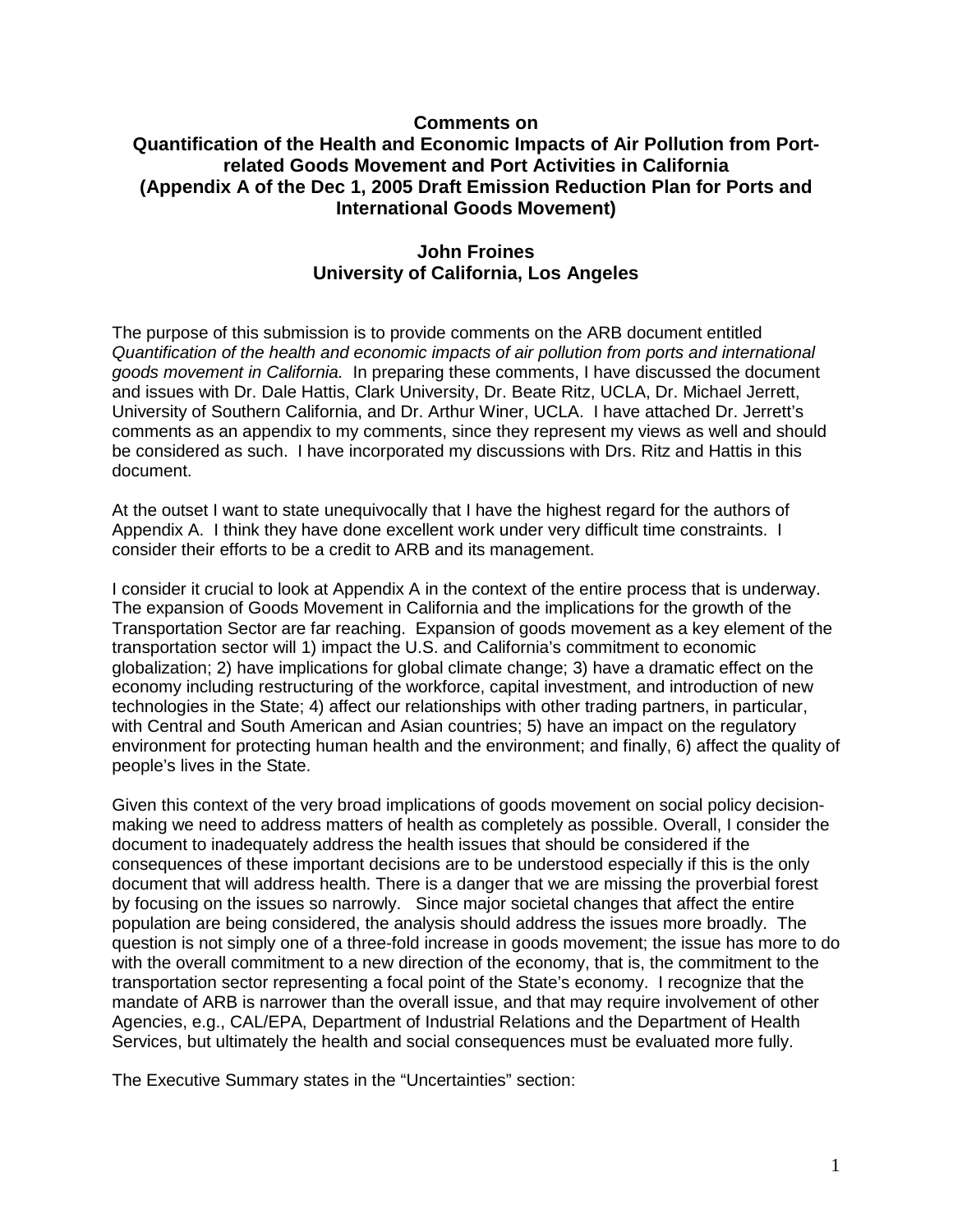"There are significant uncertainties involved in quantitatively estimating the health effects of exposure to outdoor air pollution. … It was not possible to quantify all possible health benefits that could be associated with reducing port-related goods movement emissions".

An attempt is required that seeks to quantify more of the uncertainties. It is possible to more fully quantify the issues and it is possible to estimate the significance of certain endpoints in a qualitative context. It is essential to make some estimates of the consequences of the decisions even if the data are limited rather than to throw up one's hands and say we cannot cope with the uncertainties. That is not an adequate approach to such a complex set of issues. The following considerations seem relevant:

- 1. **Health impacts**: Health impacts are not limited to outdoor air pollution. In addition to air pollution effects these include at a minimum, psychosocial factors (stress), noise (including cardiovascular effects), light and its effects on sleep, major occupational issues including workplace exposures and injuries, traffic accidents and associated morbidity/mortality, other transportation related issues, and environmental consequences, the latter apparently poorly defined to date.
- 2. **Quality of life/disability/morbidity over long periods of time and relation to health care costs:** It is important to recognize that health impacts may occur throughout one's life with associated costs, morbidity, and disability. This issue is not adequately addressed. I would refer you to the work of a number of investigators on the notion of quality-adjusted life year (QALY) and disability life year (DALY) which has been used as a unit to quantify utility of health for policy decision-making (Gold et al, 1996, Patrick and Erickson, 1993, Weinstein and Stason, 1993, and the December, 2005 issue of the American Journal of Industrial Medicine as a reference source). For example, exposures *in utero*, in the postnatal period, and early in life when development is underway are periods of particular vulnerability and may result in health consequences which will be manifested throughout life. Early development of chronic disease as a result of air pollution exposures may produce morbidity and health care costs over an extended period of time. There may be enormous health care costs, impaired function, and a range of health problems associated with long term morbidity that should be addressed. For example, persons with early development of asthma and atherosclerosis associated with air pollution at a relatively early age will be impacted over a long period of time and these factors need to be recognized and addressed even if the quantitative data are limited.
- 3. **Quantitative estimates of health outcomes:** Research in the past decade has demonstrated a wide range of health endpoints previously not understood. This is not dissimilar to the growth of our knowledge on environmental tobacco smoke where there were dramatic changes between the first ARB document in 1997 and 2006. There is no reason that quantitative estimates of other health outcomes from air pollution cannot be made. For example, Dr. Ritz has commented to me regarding her work as follows: "About the port estimates, you are completely correct that there is no reason whatsoever to just look at mortality for particles. You can easily expand any risk assessment calculations to include other outcomes; it is in principle the same stuff just using different sets of numbers such as the % exposed at certain levels and the risk ratio for the outcome at that level of exposure in the population and you can calculate the attributable fraction in the exposed or in the population and a number of cases to go with it, and then you attach a \$ value to those (due to treatment or lost wages or lost life years etc). There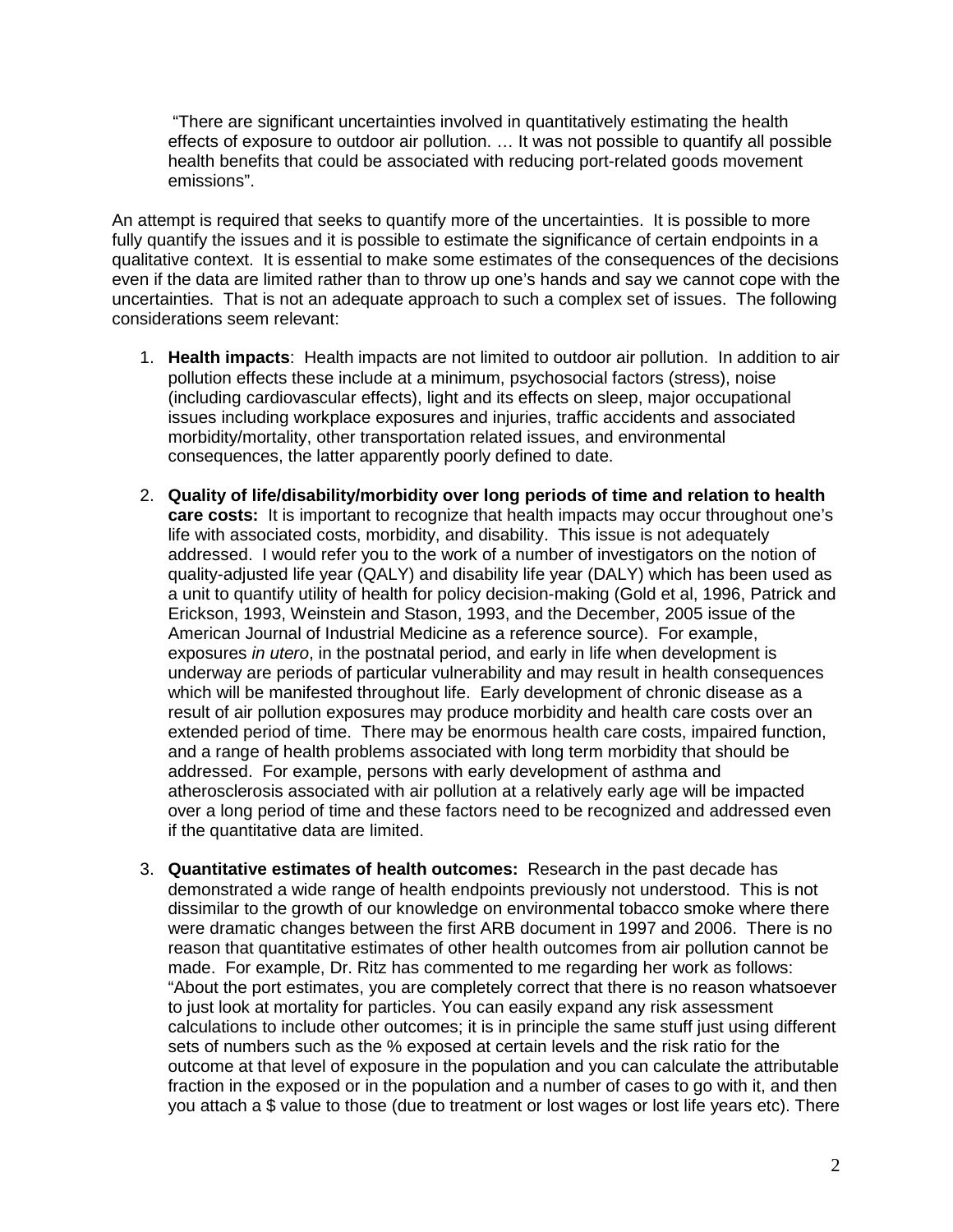is absolutely no reason to ignore an outcome if risk ratios have been provided by epidemiologic studies and you know the population exposure distribution." Quantitative data are available for a wide range of health endpoints even if they represent surrogates or are indirect. There is no reason not to use them; this is especially true for developmental, cardiovascular and respiratory effects including the Children's Health Study, Dr. Beate Ritz's developmental work and a wide range of recent work on cardiovascular endpoints, e.g., Devlin's trooper study; Kunzli's EHP, 2005, Dockery et al, EHP, 2005; and Henneberger et al, EHP, 2005. These represent only a few examples of highly relevant work to make the point. I also refer you to the 2006 paper by Wang and Mauzerall. There are probably a hundred other studies that could be used to more fully address the wide range of endpoints associated with air pollution health outcomes. These studies should not be addressed in the form of a literature review, but rather what are the quantitative and qualitative implications from their findings in terms of goods movement.

4. **Reliance on control strategies, regulations, voluntary action and new technologies:** There are major assumptions in the document about the implementation of State rules, Federal rules, incentives, voluntary measures, innovative strategies, engine replacements, land use decisions, efficiency improvements, cleaner fuels and new technology. While I welcome all these approaches and innovations I also believe one has to be realistic about compliance and the implementation of these approaches. The key policy question is what happens if the pace is slowed or even almost nonexistent or other factors emerge that result in increased pollution.

There is a need to determine policy alternatives with respect to the worst case scenarios rather than assuming the best possible case. In other words the policy maker has to address upper bound of risk in terms of decision making and policy formulation as well as assuming effective controls. In my experience in the regulatory world, it is apparent that compliance always and I mean always occurs more slowly than anticipated. This is likely to be especially true where diesel engines are concerned because of their anticipated long life. For example, on page ES-11 of the overall document it is apparent that staff estimates that the diesel reduction targets will not be achieved as the ARB had hoped.

Research conducted over the past 7 years in the LA Basin clearly illustrate that the public is severely impacted by air pollution even at the current exposures. Our understanding of the magnitude of the problem is hampered by a lack of analysis, uncertainties in the science, and the temporal characteristics of the research. However, it is apparent there are serious, life-impacting health effects at current exposure levels. We have had limited success controlling ongoing exposures during the past 50 years and today the controls are nowhere near where they must be to address the wide range of health endpoints that are being defined even as we write these documents. To assume that a range of controls including regulations, new technologies, voluntary approaches, and other incentives are going to correct a problem that has never been fully corrected to date and which we estimate is worse than previously understood is not a satisfactory policy analysis. We do not have a clear and documented understanding of the magnitude and scope of the problem, so it is impossible to assume that the controls will adequately impact the health consequences.

 In terms of the potential effectiveness of controls, there are many unresolved issues: for example, the elimination of old diesels will not necessarily proceed at a rapid pace, even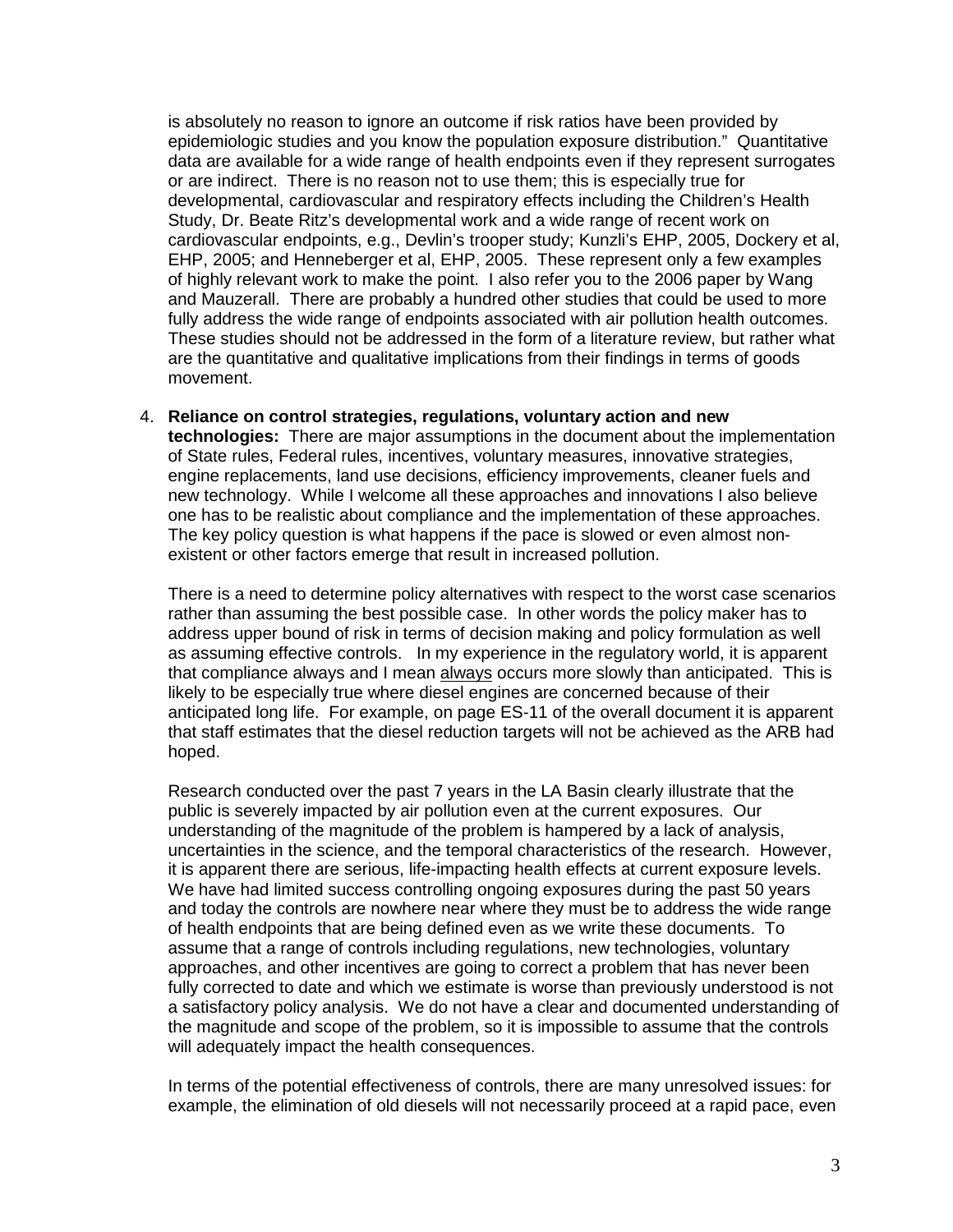with an influx of public monies; there may be questions related to diesel trucks from Mexico; having the cleanest marine vessels being directed to California service is a goal not a reality even in the foreseeable future; and maximum use of shore power or alternative controls represents a goal to be achieved. In fact Table III-13 (with a typo, 2105 versus 2015) represent reasonable goals, but to state there will be "highly effective controls on main and existing engines" to be begun around 2015-2020 is optimistic.

- 5. **There is inadequate attention to "vulnerable populations," impacted communities and occupational exposures** even though there is mention of them. It is not sufficient to acknowledge problem areas and then go on as though this constitutes a meaningful addressing of the issues.
- **6. Cost-benefit:** One of the aspects of the document that I found particularly frustrating was the absence of a clear documentation of the measures contemplated to stimulate or discourage additional goods-movement activity and the expected goods-movement that would be expected to happen with and without those stimulatory/discouraging measures. Stimulatory measures include permitting various expansions of port facilities and state actions to build the supporting infrastructure of roads needed to enable the additional goods-movement activities to take place. The authors seem to have assumed one particular scenario for the growth of goods movement activity to about 2020 and made some baseline assessment of the direct impacts of the changing emissions with and without implementation of some not-fully-defined set of abatement measures.

#### Appendix A states:

"According to Phase I and other preliminary environmental assessments, it was estimated that without new pollution prevention interventions, a tripling in trade at the Ports of Los Angeles and Long Beach between the years 2005 and 2020 would result in a 50% increase in nitrogen oxide  $(NO_x)$  emissions and a 60% increase in diesel particulate matter (PM) from trade-related activities, during a time when overall air pollution will decrease (CARB 2005a)."

The reason why it is important to evaluate the proposed stimulatory/enabling actions that are part of the original plan for increased goods-movement activities is that there are numerous economic and emissions/health effects side effects that would be different for different levels of stimulation/facilitation of increased goods movement. For example, increases in goods movement through the ports of Los Angeles and Long Beach will clearly add appreciable truck traffic to the already-congested Long Beach freeway and other nearby roads. This means either (1) increased traffic delays and local emissions as cars and non-port trucks necessarily proceed more slowly in the areas of increased traffic, and/or (2) increased state and local costs to expand road capacity in the affected area. While the latter is anticipated, the impact is still unclear.

In addition, there is no attempt to quantify the additional exposures to residents or even commuters traveling on freeways or roads in gasoline vehicles with increased goods movement (diesel truck) activity, as acknowledged in one passage at the end of section C in Appendix A:

"Quantifying the increased in-vehicle exposures due to increased goods movement traffic emissions is beyond the scope of this report, but needs to be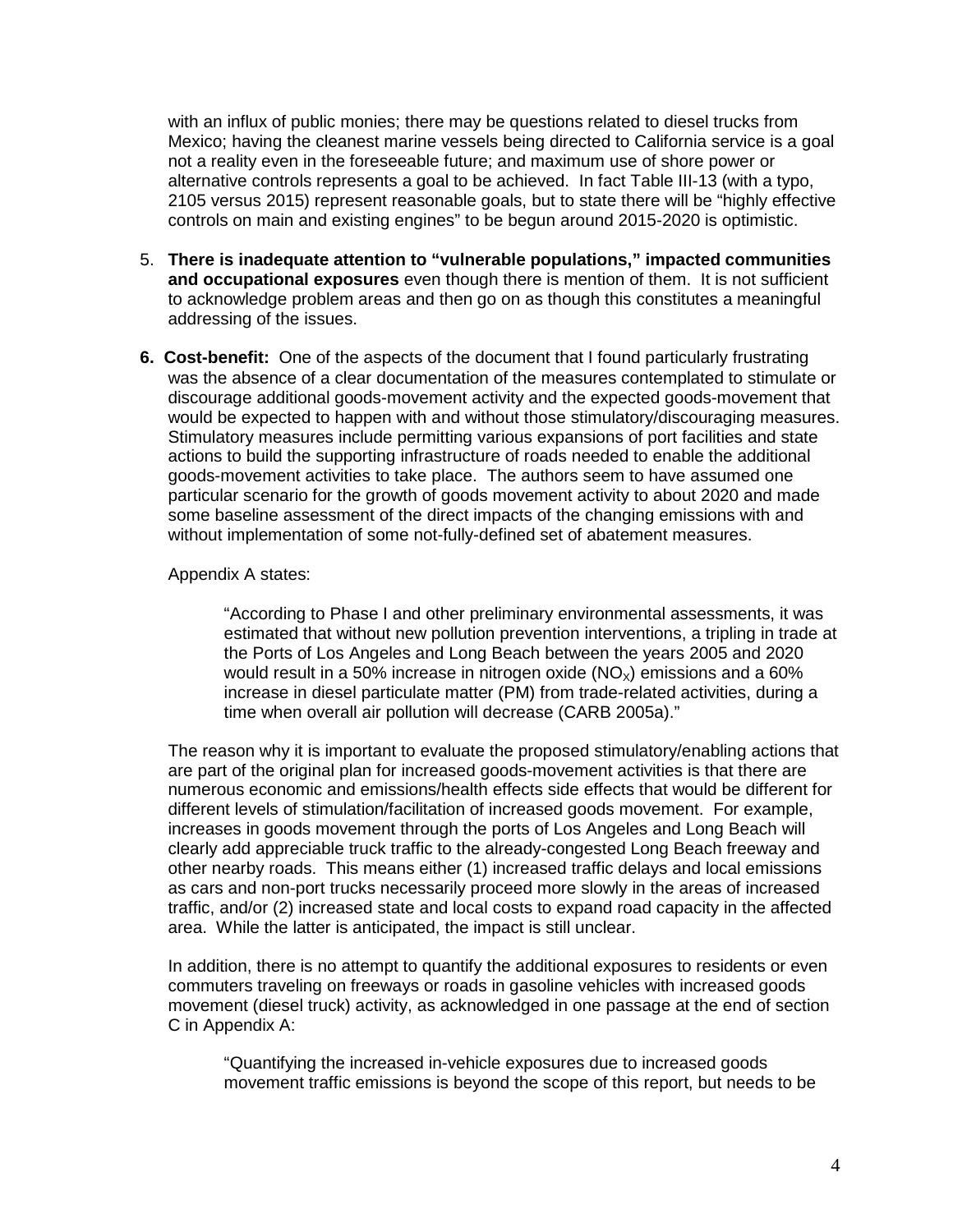taken into account before total exposure impacts can be considered fully quantified."

This is unacceptably vague since it does not lay out a process for how the wide range of uncertainties is going to be addressed while the process appears to be moving forward rapidly.

The Executive Summary commendably quantifies and presents uncertainty ranges and draws on credible studies of the chronic mortality implications of particulate exposures. However, it does not seem to compare the expected health and economic impacts with and without whatever expansion is contemplated in the California international goods movement and it does not address health consequences fully.

I suggest that the ARB and other relevant agencies (OEHHA, DHS, DIR) do additional analyses of what California air quality would be like if there was not a tripling of trade in the next 20 years and if emission and other controls were put in place. Only with such comparative data can scientists, public health officials, environmental policymakers, and legislators fully understand the impacts of the decisions the State is making to stimulate and accommodate increasing international trade.

## **Other related issues:**

- **a.** Unfortunately, the document does not address a quantitative estimation of the contribution of diesel particulates to carcinogenesis and infant mortality. The likelihood is that these effects are appreciable. As an additional example, there is no estimate of the impact of vapors, e.g., naphthalene, which has been identified as a carcinogen and for which OEHHA has developed risk values. The issues of interactive effects are touched upon but, again, they are acknowledged but not addressed, thereby making the section more like a brief review article than an in-depth analysis. In general, there is an over-reliance on a limited set of studies.
- **b.** In regard to the studies used, I think there is no reason whatsoever to not use the more current Jerrett study instead of the Pope study. Dr. Jerrett fully discusses this issue in his comments. The Emission Reduction Plan document states: "Further studies to confirm the results of this study are warranted". This seems to me to be a classic state of avoidance. Of course the Jerrett study should be used; it represents one of the seminal contributions to this field and it specifically considers measurements of PM2.5 in California.
- **c.** I disagree with sections of the Appendix that represent essentially literature reviews of health endpoints, e.g., cardiovascular disease, lung cancer etc. In addition the section on health and environmental justice has no apparent context. There should be a discussion about each topic (endpoint) in the context of what we know, whether it will be impacted by goods movement expansion, and if strict quantitative estimates cannot be made there should be some bounding estimates made.
- **d.** The approach to risk quantification is limited and while the literature review acknowledges in part the research that has emerged in the past 10-15 years it does not seek to use the information creatively to generate a more complete picture of the health consequences of PM particularly, and there is no attempt to discuss the role of the vapor phase toxicants except in the context of ozone. There needs to be a greater attempt to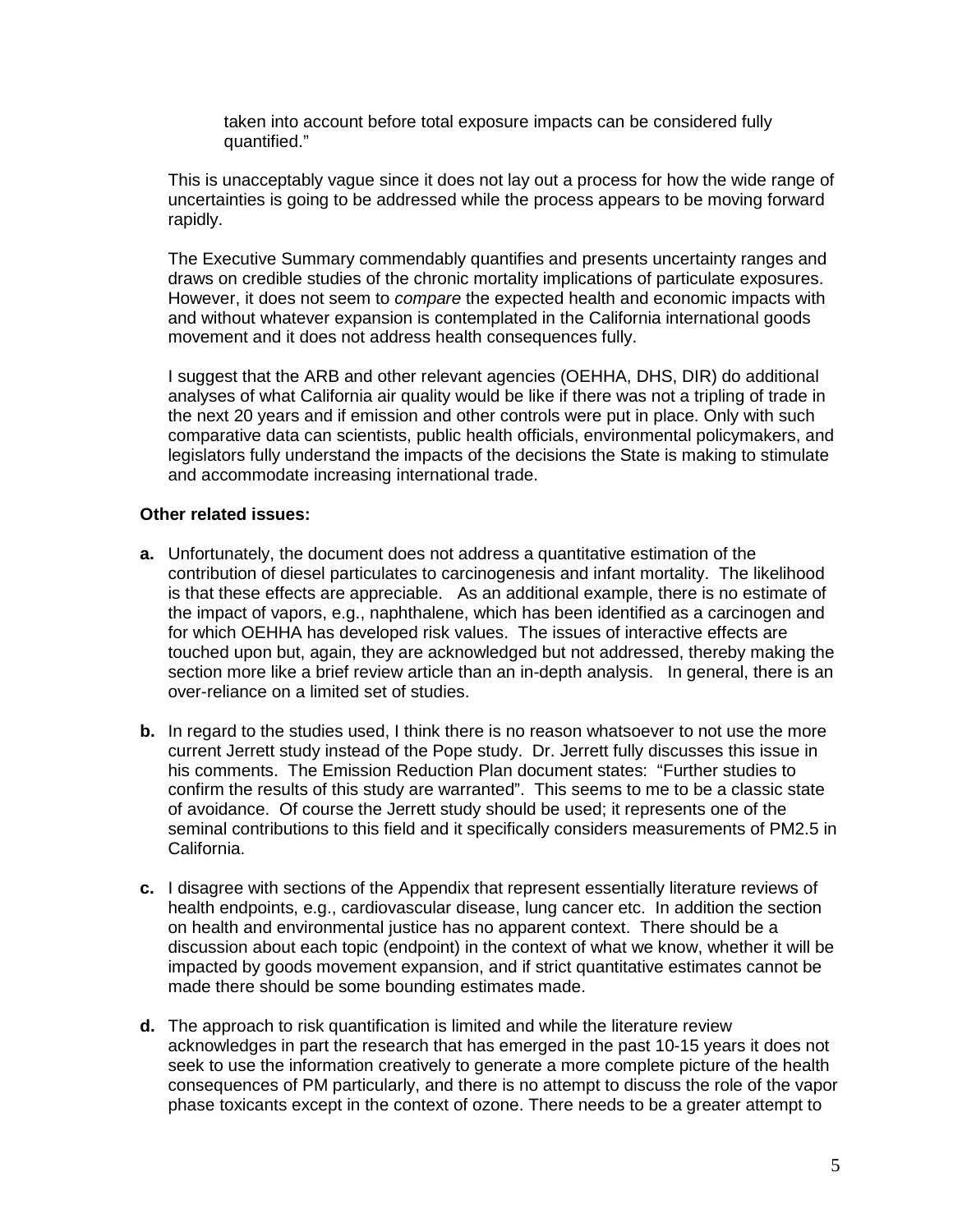make estimates of risk based on the more recent studies even with indirect endpoints. Attention needs to be addressed to population distributions where the greatest impact will be on the individuals at the tails of the distribution.

- **e.** Children's Health Study (CHS) results and lung function/lung function growth issues: The health endpoints in the CHS are not defined in terms of readily quantifiable parameters such as mortality, asthma attacks, etc., but they represent endpoints with health consequences throughout a child's lifetime. A child with decreased lung function may have no clinical manifestations that are measurable, but those at the ends of the distribution may be severely impacted as a result of their greater susceptibility. Therefore reporting the impact of PM2.5 or elemental carbon on lung function is a meaningful endpoint especially when one considers the health effects that may occur over an individual's lifespan as lung function further declines.
- **f.** Cardiovascular disease: First, almost the entire section is written using a secondary reference (Brook, 2004). That is not appropriate. Second, there is no attempt to conduct a complete review of the evidence that relates cardiovascular disease and air pollution. It is apparent that this area is extremely important at this stage and impacts a very large number of people. This is an endpoint of major consequence, and it is not addressed fully by looking at mortality. The impact of extended disability and diminished quality of life over time is particularly meaningful and it is not discussed anywhere in the document. In my view there is significant morbidity associated with PM related cardiovascular effects occurring under current air pollution conditions and it is likely to become considerably worse with goods movement expansion. There are a range of endpoints that can be estimated on a quantitative or semi-quantitative basis, e.g., fibrinogen, inflammatory measures, lipid oxidation, etc. While these do not constitute specific health endpoints they can be estimated and the implications discussed.
- **g.** The discussion of "Community Health Impacts" again reads like a literature review. There is no attempt whatsoever to develop any quantitative inferences as a result of the cited studies. The section acknowledges that goods movement may be a factor in certain health endpoints, but it begs the question overall.
- **h.** "Cumulative impacts are very likely to be experience (sic) by communities living in close proximity to goods movement-related activity." That is an important finding that requires in-depth discussion, but the rest of the paragraph and the one that follows are not developed to address the topic. The rest of that section addresses very briefly multiple exposures which is not the central issue to be considered when the issue of community impacts is the key topic.
- **i.** Unless I missed it, there is no discussion of the literature and the implications for neurological disease based on the data that has emerged from our SCPC laboratories, Rochester, Harvard and other PM centers. While much of this work is preliminary it should be acknowledged because there is potential for severe consequences.
- **j.** Development effects: why is there no attempt to quantify risk? This is an extremely important area and it does not get the attention that it deserves. Again, it is treated like a literature review rather than in the context of a document that seeks to assess risk associated with air pollution exposure especially that associated with goods movement.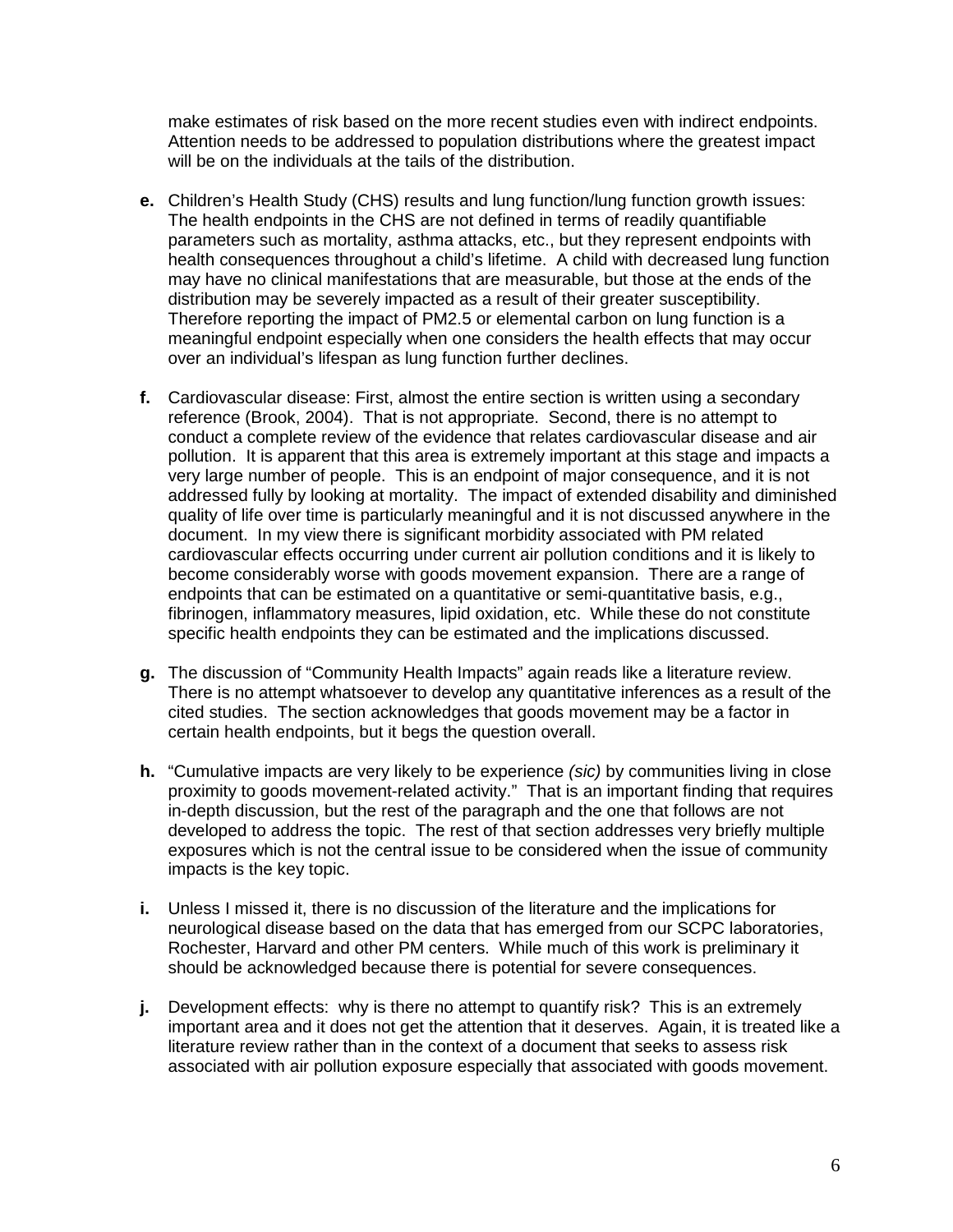- **k.** Dr. Jean-Paul Rodrigue of Hofstra University has written recently about "Transportation Pollutants and Environmental Externalities" and he suggests that the following are relevant parameters for evaluation: loss of useful life, replacement and restoration costs, men-hours-wage losses, output/surface decrease, biomass restoration time losses, medical services costs and loss of life expectancy. One could identify additional parameters including morbidity of extended periods, lack of capacity, and other factors. If we are to make meaningful decisions about the impacts of goods movement on health and the economy all of these health consequences and surrogates of health endpoints need to be addressed.
- **l.** Research conducted over the past 10 years has clearly demonstrated that the health problems associated with air pollution are greater in scope, magnitude, and impact over that which has been understood by more limited, traditional approaches to air issues. The problems that have been identified are occurring at current levels of exposure; they are not reflections of the past. In addition there is new research which casts doubt on our previous approaches including the adequacy of mass based standards and that raise new issues, including the role of ultrafines especially as larger PM is reduced, and a wide range of new endpoints. Since we are just beginning to appreciate the magnitude of the current problem it is extremely problematic to make adequate estimates of what the consequences may be with a tripling of goods movement.

The State should consider development of a document that seeks to implement the recommendations prepared by the NRC in *Estimating the Public Health Benefits of* Proposed Air Pollution Regulations and even expand beyond the topics in that useful document to better understand the scope of the required analysis.

**m.** The document (IV-1) states "Table IV-2 shows an overall 44% reduction in statewide diesel PM emissions from ports and international goods movement with plan strategies between 2001 and 2020 despite growth. Although this is significantly below the stated goal (85%), staff estimates a much greater reduction in proximate exposures and health impacts during the same time frame."

The fact remains that the projected reductions will not reach the stated goal. The staff estimates about "greater reductions" may be optimistic since staff has not even quantified most of the health endpoints. Even assuming the best case scenario with "deaths avoided," there will still be a significant impact of goods movement on health including as estimated 420 premature deaths, 150 hospital admissions, 8100 asthma attacks, 74,000 work loss days, 53,000 minor restricted activity days and 170,000 school absence days, and in my view this represents a vast understatement of the consequences. In fact, we have a major health problem that currently exists irregardless of goods movement expansion and that problem will only become better documented over time.

I have not attempted to address the specifics of Appendix A, since I do not believe that document addresses the breadth of the issues. It may serve as a useful if incomplete exercise, but a more expansive approach is required with involvement of other Agencies and Offices. The problem is what is missing rather than what is presented. I am available for further discussion as needed. Thank you for asking for my input.

#### Appendix 1.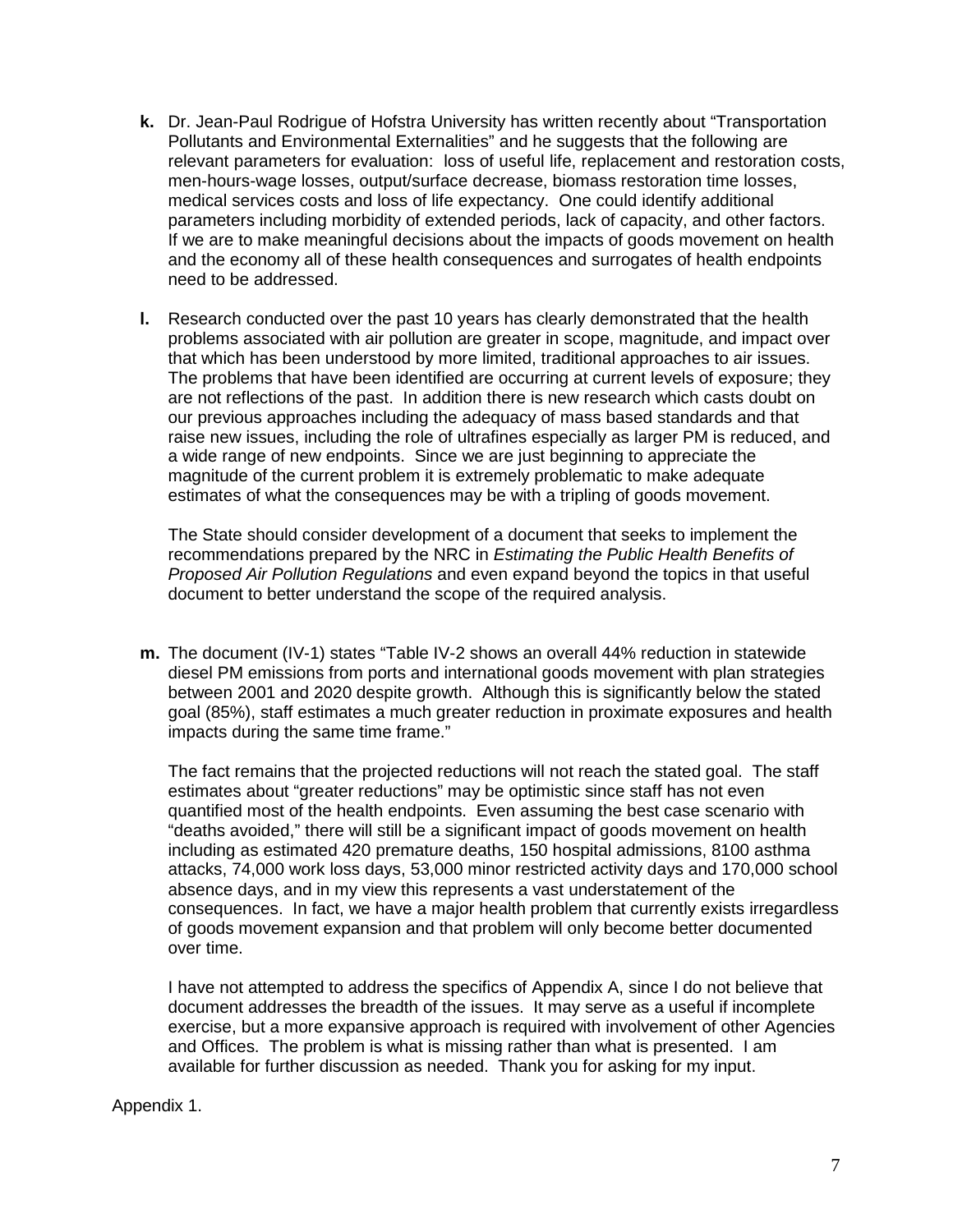I am attaching the comments from Michael Jerrett since I wish them to be considered with my comments as well. I think they reflect a high degree of sophistication in addressing the issues and they reflect my views in their entirety.

-----Original Message----- From: Michael Jerrett [mailto:jerrett@usc.edu] Sent: Saturday, December 10, 2005 5:42 PM To: 'Bart Croes'; 'John R. Froines' Cc: 'avol@usc.edu'; 'Arthur Winer'; 'Nino Kuenzli'; 'dhattis@aol.com'; 'Richard Bode'; 'Linda Tombras Smith' Subject: RE: Goods Movement document - initial review with more to follow

Hi John and Bart,

Many thanks to both of you (John for your extension suggestion and Bart for your understanding). This extension will result in a more thorough and thoughtful review, and in the end a better study and methodology.

I will continue with my review and will try to get any suggestions about models that need to be rerun to you quickly. In my initial review, it seems that you did not use our recent ACS study form LA. Given that 70% of the deaths come from the South Coast Basin, I recommend that you conduct and report this estimates from the LA study as another credible (and probably more relevant) risk estimate for the California population. There could be two specific analyses:

- 1. One applying the estimate only to the South Coast and then blending in the higher total from that region with the rest of the state estimated from Pope et al. 2002; and
- 2. Another applying the LA estimates to the entire state.

Just to clarify what seems to be a misconception in the appendix document, the main estimates presented in the LA paper use EXACTLY the same model as Pope et al. 2002. These estimates are fit with a standard Cox regression model that controls for 44 individual covariates and stratifies for age, sex, race in the baseline. Thus if you want to use the estimates that are the same as the Pope study, then these are available. We intentionally used the same model so such comparisons (and risk estimates) would be available to policymakers for burden assessments and others interested in understanding why the risks in LA were higher.

All of the ecologic confounders and spatial models drive down the estimates or widen the confidence intervals, but they are still about twice as large as the estimates presented in Pope. If you choose to run the sensitivity models using the LA estimates suggested above, I would first use the same ones as Pope without the spatial adjustments. You could if you wanted also report the lower bound with maximal control for neighborhood confounders, but to do this correctly, you would need to account for the spatial variation in the ecologic confounders for the current population in California (which could be quite a chore). But you could report the lower estimate without the more complex analysis as another sensitivity test to supply a lower bound.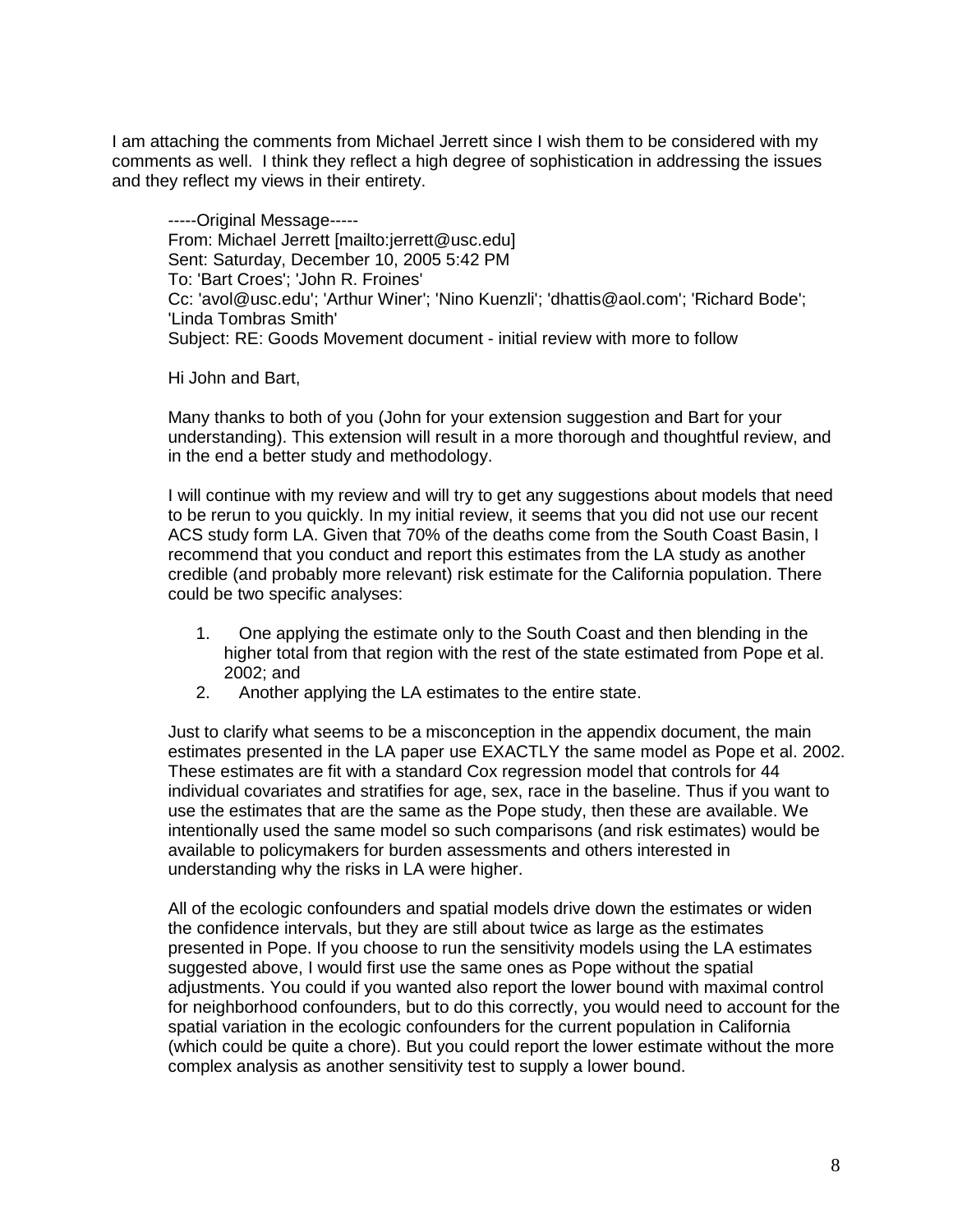The argument currently in the document for not including the LA estimates could be criticized as logically inconsistent. If you did not use the LA estimate because it does not apply to the entire state, then why would another estimate from Pope et al. which includes 116 cities (many of which are very different in pollution mixture and population characteristics than CA)? In fact, if you were trying to match the analysis on the factors that can bias the risk estimates, then the LA study is arguably more even more relevant as the main estimate by almost all the criteria that matter: (a) the pollution mixture in LA is closer to the pollution mixture across all of CA than the mixture in the 116 cities in Pope et al. which is dominated by sulfate contrasts in the in the lower great lakes; (b) the underlying population characteristics are much closer in the LA study than again in the 116 cities; (c) the relative weight in the model given to CA in the Pope study is less than 10% of the total ACS population in the ACS study (that's my recollection, I'll get you exact numbers soon), while the LA study is 100% based on CA populations; and (d) the spatial resolution of your exposure assignment is if I understand it correctly more of an within-city assessment than a between-city contrast, so again the LA study is a closer match to the health risk assessment. On this last point, I have not reviewed the document in detail, but am relying on your earlier protocol and Arthur Winer's nice description in one of our meetings to discuss the protocol. For all of these reasons, conducting sensitivity analyses on the likely mortality reductions from the LA study estimates is important to the credibility and logical consistency of your chosen doseresponse functions and the entire analysis.

## Other Comments:

- 1. There is a potential problem with the narrow definition of port and goods movement activities. These activities have ramifications that go beyond the immediate trains, trucks, and ships, which are the focus of your study. There are many automobile trips from workers traveling to and from their jobs which need to be taken into account. A more thorough and complete way to understand these impacts would be through an econometric computable general equilibrium model or at least an input-output model. This would give you some idea of the secondary and tertiary ramifications of goods movement. I'm certain that the Finance Department (or equivalent) would have calibrated such a model already, and if they have not, Dr. Sergio Rey of San Diego State University has one that I've used in similar research with him some time ago. I have co-authored a number of papers using the I-O and CGE approach and for the longer term methods development, it would be a good idea to expand this definition.
- 2. What about the impacts of airports? These are increasingly seen as a major source of pollution. These do not seem to be in the goods movement definition and they should be as far as I can tell.
- 3. There are a number of estimates that implicate NO2 as a potential source of health effects. Whether NO2 is the putative agent, interacts with other pollutants, or serves as good indicator of mobile source pollution is an open question, but I feel that the estimates of NO2 mortality could be added as a sensitivity analysis (although this raises the issue of overlap with the PM effects). The study by Nafstad et al. (2004) supplies mortality estimates for a Norway, and it would be worth investigating what inclusion of NO2 does to your estimates. Or you could use recent studies by Burnett et al. for time series estimates (again a sensitivity analysis)
- 4. The comment that there "strong" associations between air pollution and health may be an overstatement. Strength of association in epidemiology relates to